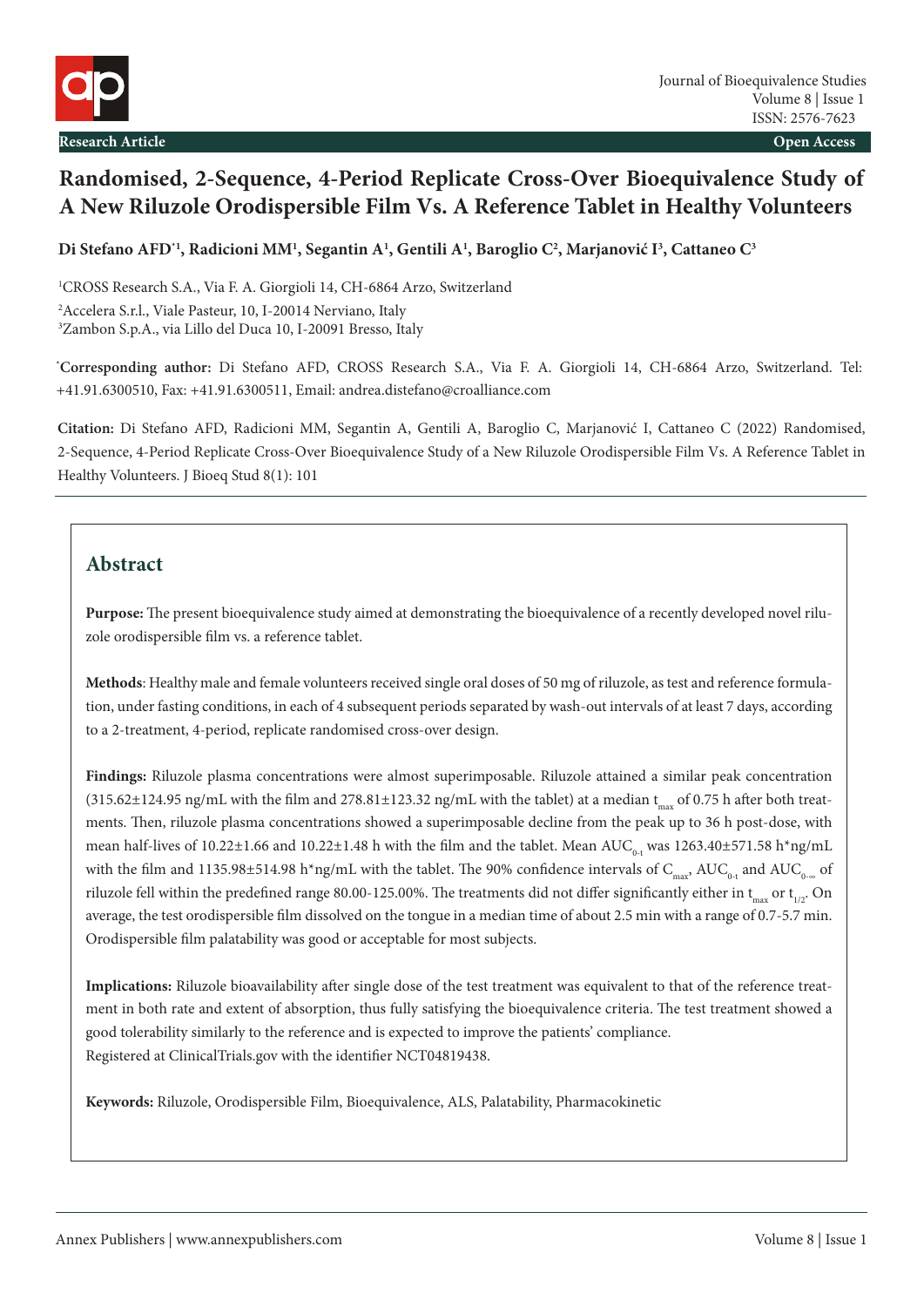# J Bioeq Stud

# **List of Abbreviations**

| λz               | Terminal elimination rate constant                                                                                                          |
|------------------|---------------------------------------------------------------------------------------------------------------------------------------------|
| AE               | <b>Adverse Event</b>                                                                                                                        |
| ALS              | Amyotrophic lateral sclerosis                                                                                                               |
|                  | ANOVA Analysis of Variance                                                                                                                  |
|                  | $AUC_{0,t}$ Area under the concentration-time curve from time zero to time t                                                                |
| $AUC_{0-\infty}$ | Area under the concentration vs. time curve up to infinity                                                                                  |
| BMI              | Body mass index                                                                                                                             |
| CI               | Confidence interval                                                                                                                         |
| $C_{\text{max}}$ | Peak drug concentration                                                                                                                     |
| <b>CV</b>        | Coefficient of Variation                                                                                                                    |
| $CV_{WR}$        | Coefficient of Variation within-subject                                                                                                     |
| <b>CYP</b>       | Cytochrome P450                                                                                                                             |
| ECG              | Electrocardiogram                                                                                                                           |
| EMA              | European Medicines Agency                                                                                                                   |
| GCP              | Good Clinical Practice                                                                                                                      |
| ICH              | International Conference on Harmonisation                                                                                                   |
|                  | LC-MS/MS Liquid chromatography-tandem mass spectrometry                                                                                     |
| LQL              | Lower Quantification Limit                                                                                                                  |
|                  | MedDRA Medical Dictionary for Regulatory Activities                                                                                         |
| min              | Minute                                                                                                                                      |
| N                | Number of observations                                                                                                                      |
| PE               | Point Estimate                                                                                                                              |
| PK               | Pharmacokinetics                                                                                                                            |
| PT               | Preferred Term                                                                                                                              |
| SD               | <b>Standard Deviation</b>                                                                                                                   |
| SOC.             | System Organ Class                                                                                                                          |
| t1/2             | Half-life                                                                                                                                   |
| tmax             | Time to achieve Cmaxs                                                                                                                       |
| µL - microliter  |                                                                                                                                             |
| µm - micrometer  |                                                                                                                                             |
|                  | AUC <sub>extra</sub> - Percentage of the residual area (Ct/ $\lambda$ z) extrapolated to infinity in relation to the total AUC0- $\infty$ , |
| C - Celsius      |                                                                                                                                             |
| h - hour         |                                                                                                                                             |
|                  | HPLC - High-performance liquid chromatography                                                                                               |
|                  | HCl - Hydrochloric acid                                                                                                                     |
| Li - Lithium     |                                                                                                                                             |
| g - gravity      |                                                                                                                                             |
| mL - milliliter  |                                                                                                                                             |
| mM - millimolar  |                                                                                                                                             |
| mm - millimeter  |                                                                                                                                             |
| ng - nanogram    |                                                                                                                                             |
| nm - nanometer   |                                                                                                                                             |
|                  | Ph. Eur. - European Pharmacopeia                                                                                                            |
|                  | $R^2$ - determination coefficient                                                                                                           |
|                  | rpm - rotations per minute                                                                                                                  |
|                  |                                                                                                                                             |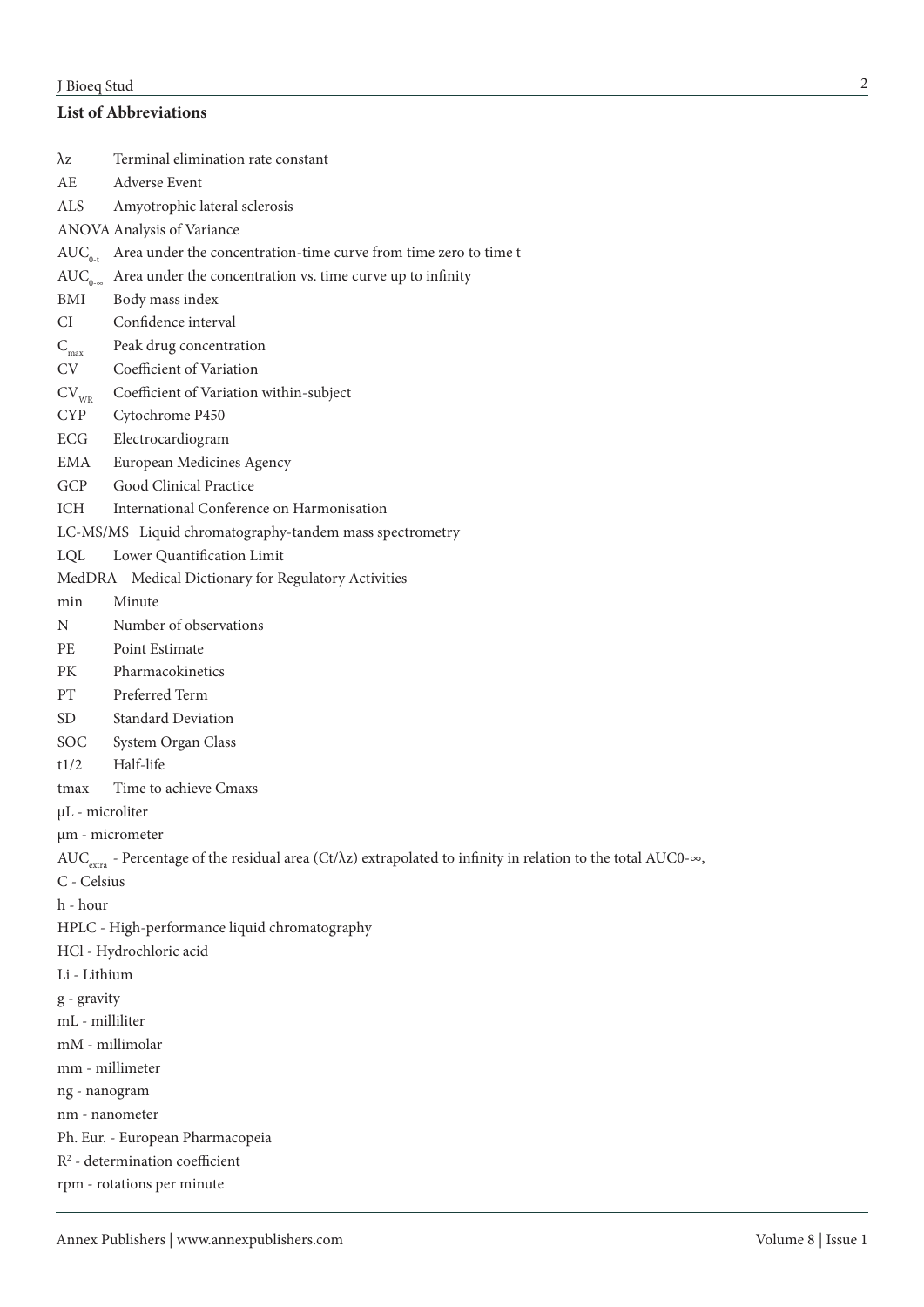QC - quality control v/v - volume to volume

# **Introduction**

Amyotrophic lateral sclerosis (ALS) is a severe neurodegenerative disorder characterised by rapidly progressive weakness, muscle atrophy and fasciculation, spasticity, dysarthria, dysphagia and respiratory impairment. ALS usually is progressive and fatal with most affected patients dying of respiratory insufficiency after 2 to 3 years from the onset of symptoms, although occasional individuals have a more indolent course and survive for many years [1].

Although the pathogenesis of ALS is not completely elucidated, it is suggested that glutamate (the primary excitatory neurotransmitter in the central nervous system) plays a role in cell death in the disease. Riluzole (2-amino-6-trifluoromethoxybenzothiazole,  $C_{8}H_{5}F_{3}N_{2}OS$ ) is an anti-glutamatergic agent with neuroprotective properties that has been developed for the treatment of ALS [2-5]. Riluzole has been shown to exert neuroprotective effects and prolong survival in patients with ALS [6-9], but has no effect on the degradation of muscular function [10,11].

A recently developed riluzole orodispersible film, approved by FDA in 2019 [12-16], is expected to fill an important medical need. Indeed, oral tablets currently used to treat ALS patients can represent a challenge, if the patients' swallowing distress is borne in mind. A medication such the novel riluzole orodispersible film that can be easily administered without water may improve the quality of life for ALS patients and improve patient care [14,15]. In fact, the patient or caregiver needs only to place the film on the tongue, where it can dissolve into the saliva and be ingested with intentional swallowing or during the normal reflex of swallowing, thus eliminating the need for swallowing a tablet with liquid or crushing it into soft food [14].

The primary objective of the present bioequivalence study was to investigate the bioequivalence of the novel formulation versus commercially available 50 mg tablets. As the secondary objectives, dissolution time and palatability of the novel orodispersible film were evaluated.

# **1. Participants and Methods**

## **Study Design**

The present study design was single-center, single dose, open-label, randomised, 2-sequence, 4-period replicate cross-over. The study compared the pharmacokinetic profile of riluzole after replicate single dose of the novel orodispersible film test formulation (Aquestive Therapeutics, USA) against reference film-coated tablets to evaluate their bioequivalence in healthy men and women.

## **Study Population**

The study was performed at the Phase I Unit of CROSS Research S.A., Arzo, Switzerland.

Healthy men and women were enrolled in this study according to the following main inclusion criteria which were standard criteria for pharmacokinetics studies, with the addition of some specific criteria due to known drug-to-riluzole interactions, namely: (i) age of 18 to 55 y, (ii) a body mass index between 18.5 and 29 kg/m<sup>2</sup>, (iii) non-smokers for at least 6 months before the study with a negative cotinine test, (iv) good health based on medical history, physical examination, a 12-lead electrocardiogram (ECG) and routine haematology and blood chemistry tests, (v) women of child-bearing potential using at least one reliable method of contraception with exception of hormonal oral, transdermal, implanted, injected, intravaginal or intrauterine contraceptives, (vi) willingness to provide written informed consent.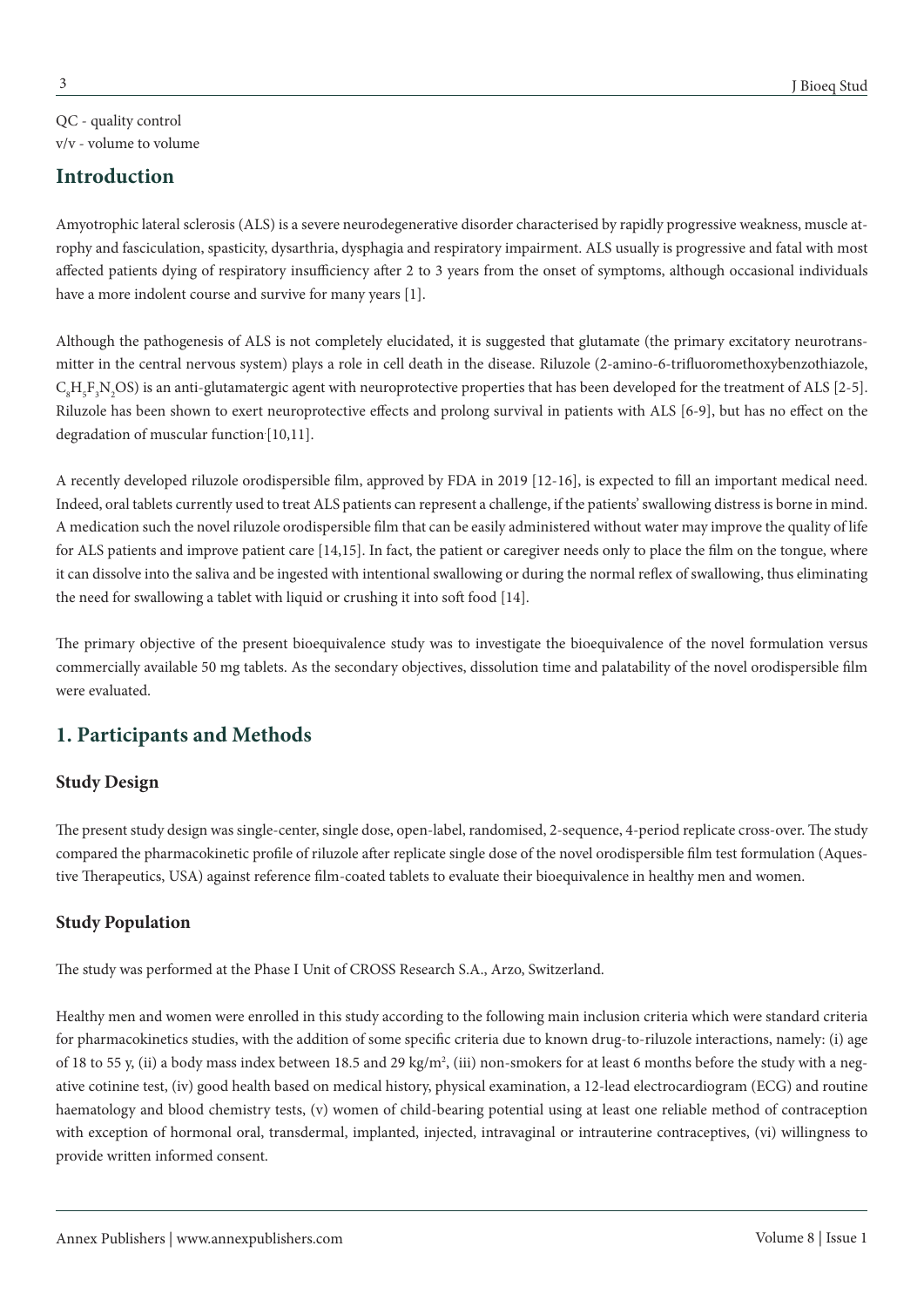Main exclusion criteria (i) intake of any medication, (ii) a history of drug or caffeine (>5 cups coffee/tea/day) abuse, (iii) history of alcohol consumption in excess of two drinks per day in men and one drink per day in women, (iv) ascertained or presumptive hypersensitivity to the active compound or history of anaphylaxis to drugs.

In particular, no medication was allowed for 2 weeks before the start of the study and during the whole study duration. Central nervous system depressants and CYP inhibitors or hormonal oral or transdermal contraceptives were forbidden for 30 days before study screening and during the whole study duration.

Implanted, injected, intravaginal or intrauterine hormonal contraceptives were forbidden for 6 months before study screening and during the whole study duration.

Paracetamol was allowed as therapeutic countermeasure according to the investigator's opinion.

### **Investigational Treatments**

The subjects received single oral doses of 50 mg of riluzole, as test orodispersible film (Aquestive Therapeutics, USA) and reference film-coated tablets (Rilutek', Sanofi Mautre IP, France) under fasting overnight conditions (at least 10 h), in each of 4 subsequent periods separated by wash-out intervals of at least 7 days between consecutive administrations, according to a 2-treatment, 4-period, replicate cross-over design.

Each study dosing was performed in the morning under fasting conditions.

Before each film administration, the subjects drank still mineral water to wet their mouth.

Afterwards, the investigator or deputy placed the orodispersible film directly on the dorsal aspect of the subjects' tongue. Dosing time was defined as the time the film was placed on the tongue. Saliva swallowing was allowed, but not to chew, bite, or swallow the film. Oral cavity was inspected 1-, 2- and 5-min post-dose until either complete dissolution was confirmed or until the subject alerted the study staff of the dissolution of the film.

Film-coated tablets were swallowed (without chewing) with 150 mL of still mineral water.

## **Dissolution Tests**

Twelve (12) tablets of each test and reference product were used for evaluation of dissolution in vitro. Dissolution tests were performed in 900 mL of Ph. Eur. recommended dissolution media: 0.1N HCl, pH 4.5 buffer and pH 6.8 buffer to cover the physiological pH range, maintained at  $37.0 \pm 0.5^{\circ}$  C. Apparatus 1 (baskets, 40 mesh stainless steel) with agitation speed 50 rpm was used. Samples were collected at 5, 10, 15, 20, 30 and 45 minutes and riluzole was assayed using a HPLC method with ultraviolet–visible spectrophotometer at 220-nm wavelength. The results of in vitro dissolution were reported as similarity factor (f2).

#### **Ethical Procedures**

The independent ethics committee of Canton Ticino reviewed and approved the documentation of the study and the Swiss Federal Health Authorities (Swissmedic) authorised the study in June 2020. The study was conducted in compliance with the Swiss ordinance on clinical trials of therapeutic agents and in accordance with the Declaration of Helsinki and the general principles of ICH Harmonised Tripartite Guidelines for GCP. Study subjects did not undergo any study procedure before signing the written informed consent form. The study was registered at ClinicalTrials.gov with the identifier NCT04819438.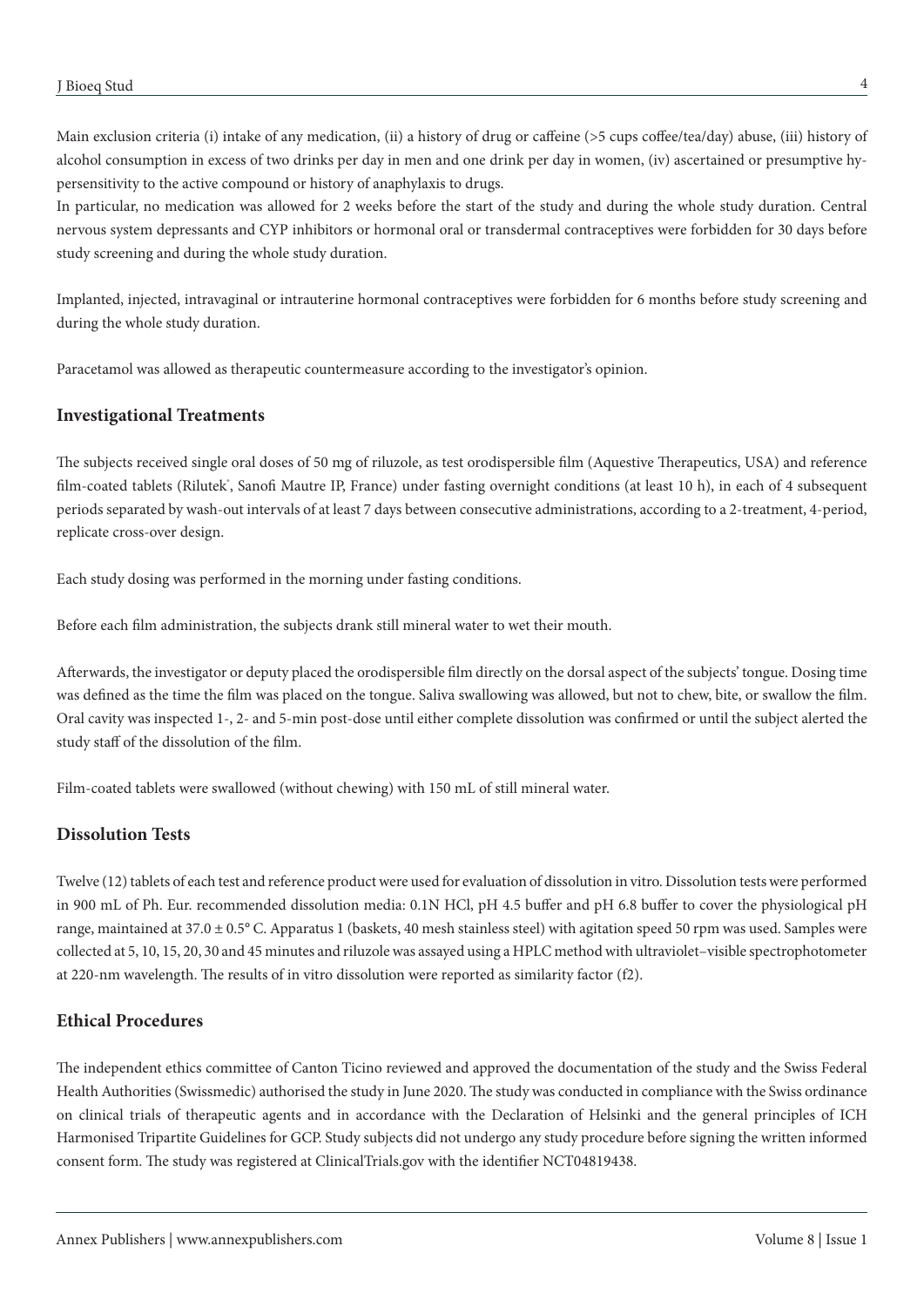### **Pharmacokinetic, Palatability and Safety Parameters**

The concentration of riluzole in plasma was measured at 0 h (pre-dose), 15, 30, 45 min, 1, 1.25, 1.5, 2, 3, 4, 6, 8, 12, 24 and 36 h postdose.

The following PK parameters were measured and/or calculated for plasma riluzole, using the validated software Phoenix WinNonlin® version 6.3: Cmax and AUC0-t (primary variables) and AUC0-∞, t1/2, tmax, AUCextra, λz, (secondary variables). A linear trapezoidal method was used to calculate AUC. A non-compartmental method was applied. The quality of log-linear regression (and, consequently, the reliability of the extrapolated PK parameters) was demonstrated by a determination coefficient  $R^2 \ge 0.8$ .

The subjects were asked about the palatability of the test product immediately after administration. Palatability was scored as very unpleasant, unpleasant, acceptable, good or very good on a scale going from 0 (very unpleasant) to 4 (very good).

Adverse events and vital signs were recorded throughout the study. Full physical examinations were performed at the screening and at the end of the study.

Laboratory analysis including haematology, blood chemistry and urine assays was performed at the screening and the end of the study.

The investigator or deputy inspected the subjects' mouth to check for mucosal irritation at the application site after each administration of the film, at pre-dose and 0.5 and 1 h post-dose.

### **Sample Collection, Handling and Analytics**

Blood samples (7 mL) for PK analysis were collected using an indwelling catheter with switch valve.

Blood was collected from the catheter and transferred with a syringe into pre-labelled Li-heparinised polypropylene tubes. The samples were stored on ice for a maximum of 60 min. Then the samples were centrifuged at 4° C for 10 min at 2500 g to obtain plasma. Each plasma sample was immediately divided into 3 aliquots in polypropylene tubes and stored frozen until analyses.

The concentration of riluzole in plasma was determined at Accelera S.r.l., Italy, using a fully validated LC-MS/MS method with a lower quantification limit (LQL) of 0.5 ng/mL*.*

A full validation of the method was performed according to the current guidelines for bioanalytical method validation. The longterm stability of riluzole in plasma was tested. Samples were stored at -80 $^{\circ}$  C  $\pm$  10 $^{\circ}$  C at the laboratory facilities. The LC-MS/MS method for the determination of riluzole in human plasma produced accurate and precise results. With respect to the accuracy of the method, the validation study revealed absolute biases for the Quality Control (QC) samples at the levels LQL (LQC), Low (QC-Low), Medium (QC-Medium), High (QC-High) of -6.6, 3.3, 5.3 and 1.8%, respectively. The precision results (expressed as total CV%) were as follows: 16.5, 4.2, 2.6 and 2.8%, for the LQC, QC-Low, QC-Medium, and QC-High samples, respectively.

Intra-run CVs (repeatability) were 13.6, -0.7, 0.7 and 3.0% for the LQC, QC-Low, QC-Medium, and QC-High samples, respectively. The calibration range covered 0.5 - 500 ng/mL. Mean  $\pm$  SD R<sup>2</sup> of the calibration curves was 0.9954 $\pm$ 0.0025.

The bioanalytical procedure foresaw that 50 μL of human plasma were added with 500 μL of acidified acetonitrile (acetonitrile + 0.5% formic acid) containing 10 ng/mL of internal standard (riluzole-<sup>13</sup>C, <sup>15</sup>N<sub>2</sub>). Samples were then centrifuged. The supernatant was transferred and dried under nitrogen stream at 40° C. Extracted samples were resuspended with 200 μL of 10 mM ammonium formate + 0.1% formic acid: acetonitrile (1/1, v/v). Samples of 10 μL were injected in the HPLC system *via* 5 μL loop. A Kinetex 2.6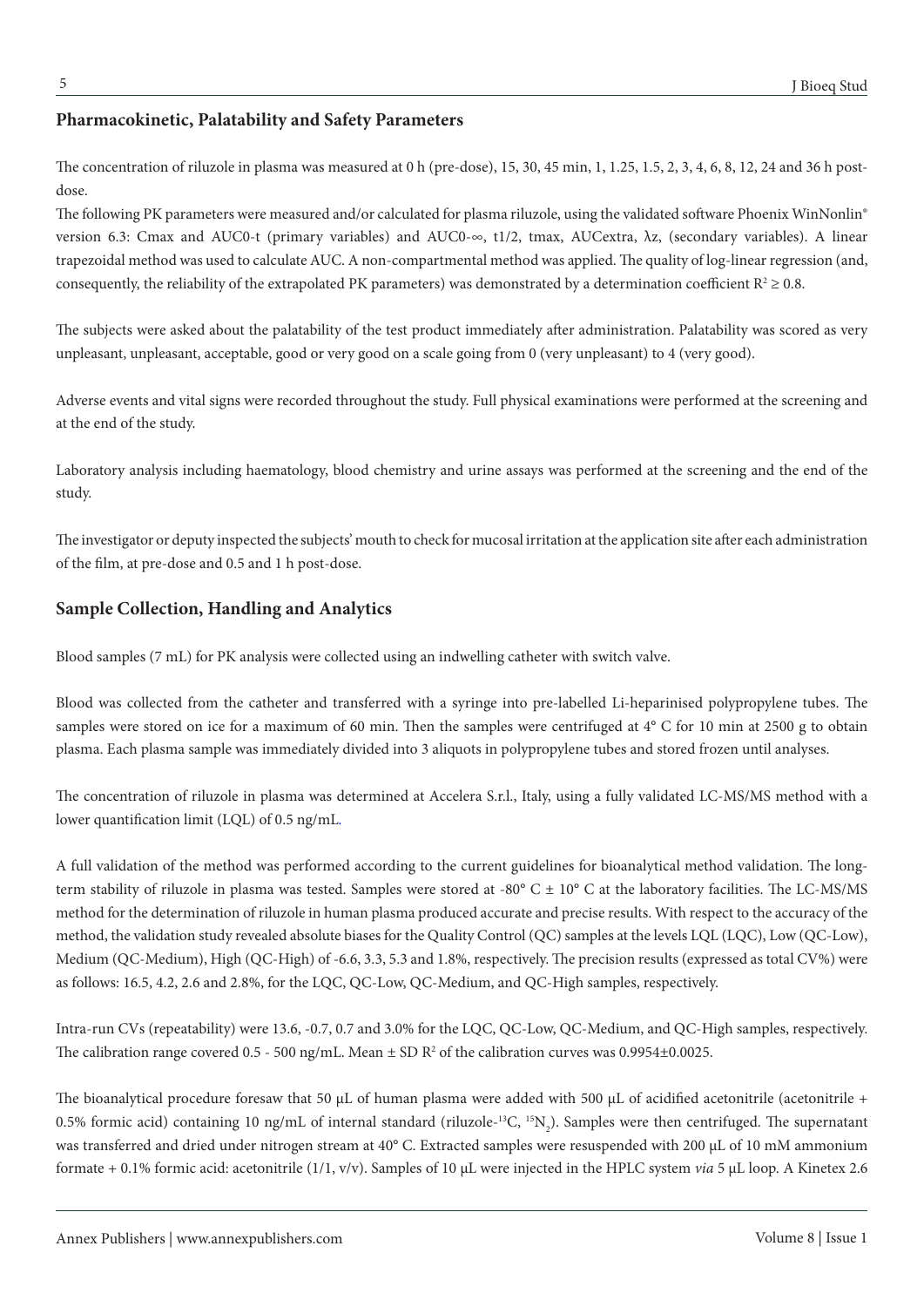μm C18 column (50 x 2.1 mm) was used to perform the chromatographic analysis under gradient conditions. Mobile phase A was 10 mM ammonium formate containing 0.1% formic acid and mobile phase B was acetonitrile. Retention times of riluzole and internal standard are typically 2.4 min. Detection was operated in positive ion mode.

#### **Data Analysis**

Study data were described using classic descriptive statistics for quantitative variables and frequencies for qualitative variables. The statistical analysis of demography and safety data was performed using SAS® version 9.3 (TS1M1). The statistical analysis of pharmacokinetic parameters was performed using Phoenix WinNonlin<sup>®</sup> version 6.3 and SAS<sup>®</sup> version 9.3 (TS1M1). C<sub>max</sub> and AUC were compared using analysis of variance (ANOVA) for a 2-sequence, 4-period replicate cross-over design on log-transformed data. Acceptance criterion for bioequivalence was that the 90% confidence interval (CI) for the test/reference ratio of  $C_{\text{max}}$ , AUC<sub>0-∞</sub> and  $AUC_{0-t}$  geometric means was within the 80.00-125.00 range, according to the current EMA guideline for bioequivalence investigations.

The well-known high variability of riluzole led to the choice of the replicate cross-over design as suggested by the current EMA guideline. According to the guideline, an enlargement of the acceptance interval for bioequivalence in terms of  $C_{\text{max}}$  is allowed up to 69.84-143.19% in relation to the actual intra-subject variability of riluzole  $C_{\text{max}}$  found in the study with the reference treatment, by keeping in consideration the favourable safety profile of the test formulation previously observed in 3 clinical studies.

### **Sample Size Calculation**

Variability (CV<sub>WR</sub>) of AUC<sub>0-t</sub> (0.1265 with a  $\delta$  of 1.0917) and C<sub>max</sub> (0.3266 with a  $\delta$  of 1.11) observed in a previous study was used in the calculation. The actual ratio of geometric means in the previous study was 1.0917 for AUC<sub>0-t</sub> and 1.1582 for C<sub>max</sub>. The calculation of the sample size for the present study using a δ of 1.1582 would be 126 subjects. Considering that the enrolment of at least 126 subjects in a bioequivalence study would be hardly justifiable and that the actual  $\delta$  of  $C_{\text{max}}$  obtained in another previous pilot study was 0.9436, which is notably nearer the equality, i.e., ratio = 1.00, than the ratio 1.1582 observed later, a ratio of 1.11 was postulated in the present sample size calculation. Indeed, maintaining CV<sub>WR</sub>, α and β unchanged and assuming as C<sub>max</sub> ratios, alternately, 1.05 and 1.10, sample sizes of 26 and 46 subjects, respectively, would be necessary to demonstrate bioequivalence in terms of  $C_{\text{max}}$ .

Taking into account this premise, when the sample size in each sequence group is 26 (and the total sample size is 52), a replicate crossover design would have 80% power to demonstrate bioequivalence assuming that each t-test is made at the 5.0% significance level.

In conclusion, 54 subjects were enrolled in order to have 52 completed subjects.

#### **Randomisation And Blinding**

The study subjects were assigned to one of 2 sequences of treatments (either RTRT or TRTR) according to their randomisation number. Randomisation number was given to the subjects on study Day -1, period 1, as soon as they were enrolled in the study. Balance between the sequences was made so that subjects had the same chances to be assigned to either sequence (either RTRT or TRTR in the 4 consecutive periods).

The randomisation list was computer-generated using the PLAN procedure of the SAS® version 9.3 (TS1M1). The randomisation list was supplied to the Phase I Unit and to the manufacturer for the preparation of the study drug individual kits before study start.

This was an open trial and no masking procedure was applied. An open-label design was used since the primary endpoint of the study is based on objective measurements of riluzole in plasma and the outcome variables could not be influenced by the subjects or investigator being aware of the administered products. The bioanalysis was performed under blinded conditions.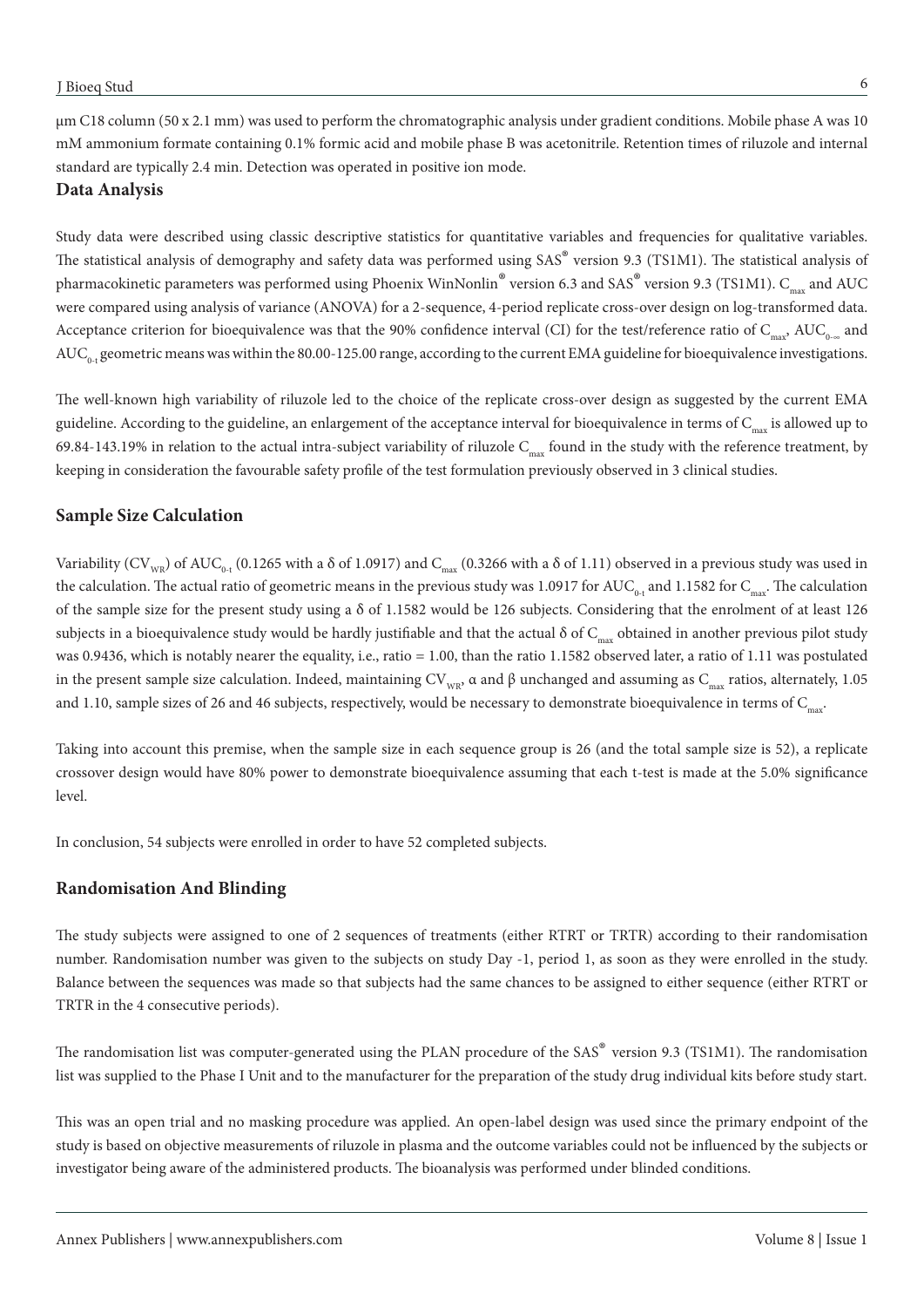# **Results**

# **Comparative Dissolution Study**

Dissolution tests of the test orodispersible film and reference film-coated tablets performed in 0.1N HCl dissolution media showed complete riluzole release. The similarity factors (f2) were 51 – 54 which are within the f2 acceptance criteria of 50 – 100. Therefore, f2 indicated similarity. The dissolution profiles in pH 4.5 and 6.8 buffers were incomplete in 45 min. At pH 4.5, the proportion of released riluzole was 41% and 33% from the tablet and the film, respectively. pH 6.8 buffer dissolution medium showed 46% and 51% riluzole released from the tablet and the film, respectively. The incomplete dissolution is consistent with the lower equilibrium solubility of riluzole at higher pH like 4.5 and 6.8 and the presence of an excipient designed to limit riluzole release from the film at higher pH.

# **Disposition Of Subjects and Demography Data**

The first subject was enrolled on 15JAN21 and the last subject completed the trial on 14MAR21. The disposition of subjects is depicted in Figure 1. Fifty-three (53) of the 54 enrolled subjects received at least one dose of reference and were included in the safety analysis, while all 51 completers received both planned doses of treatments and were included in the PK analysis. Demographic data (mean, median and frequency data) are presented in Table 1.



**Figure 1:** Disposition of Subjects

| Demographic data   | Enrolled set - N=54 |  |  |
|--------------------|---------------------|--|--|
| <b>Sex</b>         |                     |  |  |
| Women – $n$ $(\%)$ | 33(61.1)            |  |  |
| Men – $n$ (%)      | 21(38.9)            |  |  |
| Age (years)        |                     |  |  |
| $Mean \pm SD$      | $40.3 \pm 10.2$     |  |  |
| Median (range)     | $41.0(18-55)$       |  |  |
| Body weight (kg)   |                     |  |  |
| Mean $\pm$ SD      | 65.86±10.87         |  |  |
| Range              | $64.95(45.8-90.3)$  |  |  |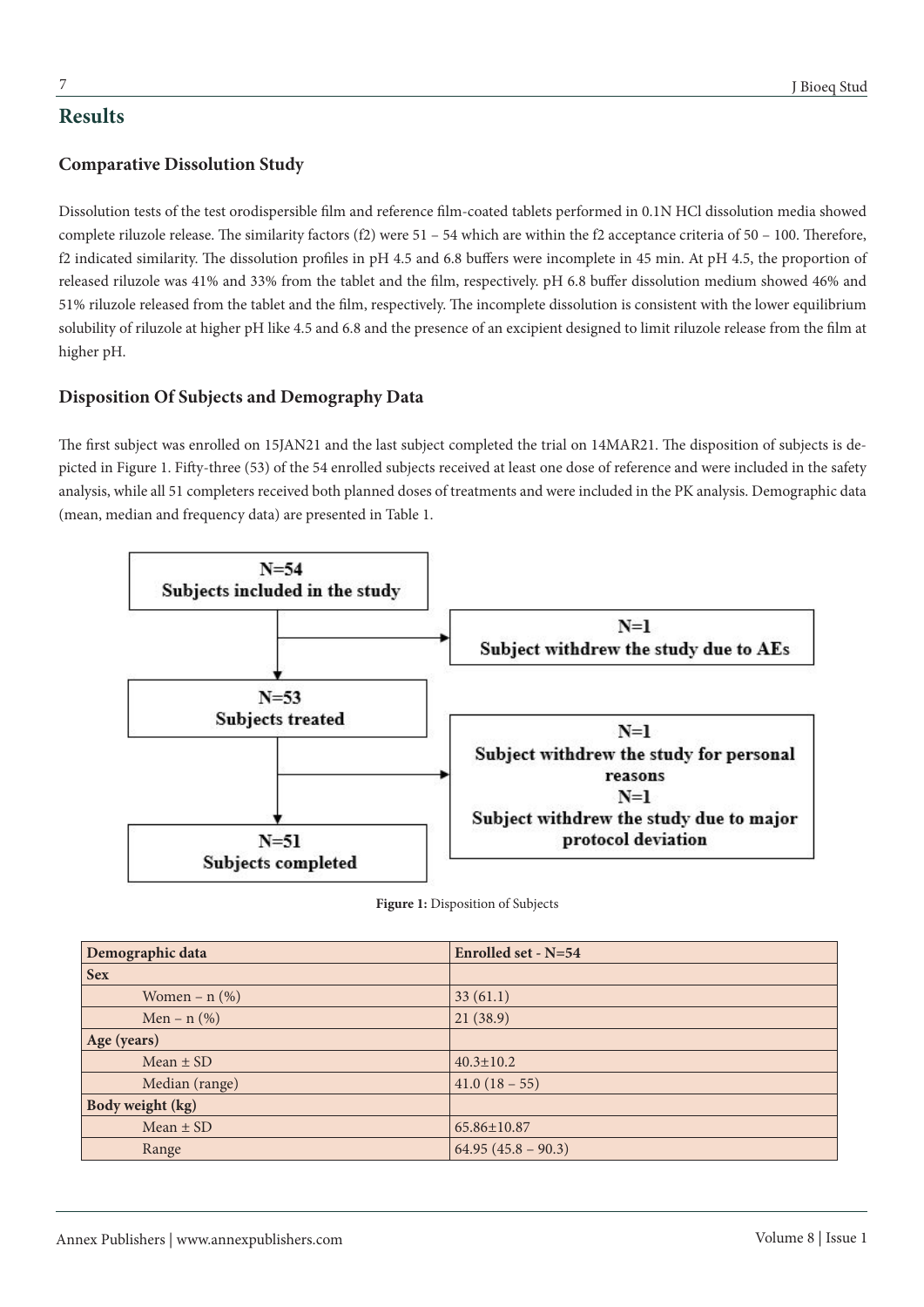#### J Bioeq Stud

| Height (cm)              |                      |
|--------------------------|----------------------|
| $Mean \pm SD$            | $167.8 \pm 8.9$      |
| Median (range)           | $168.0(150 - 190)$   |
| BMI (kg/m <sup>2</sup> ) |                      |
| Mean $\pm$ SD            | $23.30 \pm 2.65$     |
| Median (range)           | $23.00(18.7 - 28.6)$ |
| Race                     |                      |
| Asian – $n$ (%)          | 1(1.9)               |
| White $- n$ (%)          | 51(94.4)             |
| Mulatto – $n$ (%)        | 2(3.7)               |

*N: observations; n (%): number of subjects and percentage; SD: standard deviation*

**Table 1:** Demographic and other baseline data

## **Pharmacokinetic Data**

Riluzole plasma concentrations were almost superimposable after replicate single dose of test and reference formulation as shown by the mean curves in Figure 2. Riluzole attained a similar peak concentration ( $C_{\text{max}}$ ) at a median  $t_{\text{max}}$  of 0.75 h after both treatments, though the peak was slightly lower after the administration of tablets than film. Then, riluzole plasma concentrations after the test and after the reference treatment showed a superimposable decline from the peak up to 36 h post-dose.



**Figure 2:** Mean (+SD) plasma riluzole concentrations (ng/mL) vs. time profiles after single dose of test and reference. Linear scale (N=102)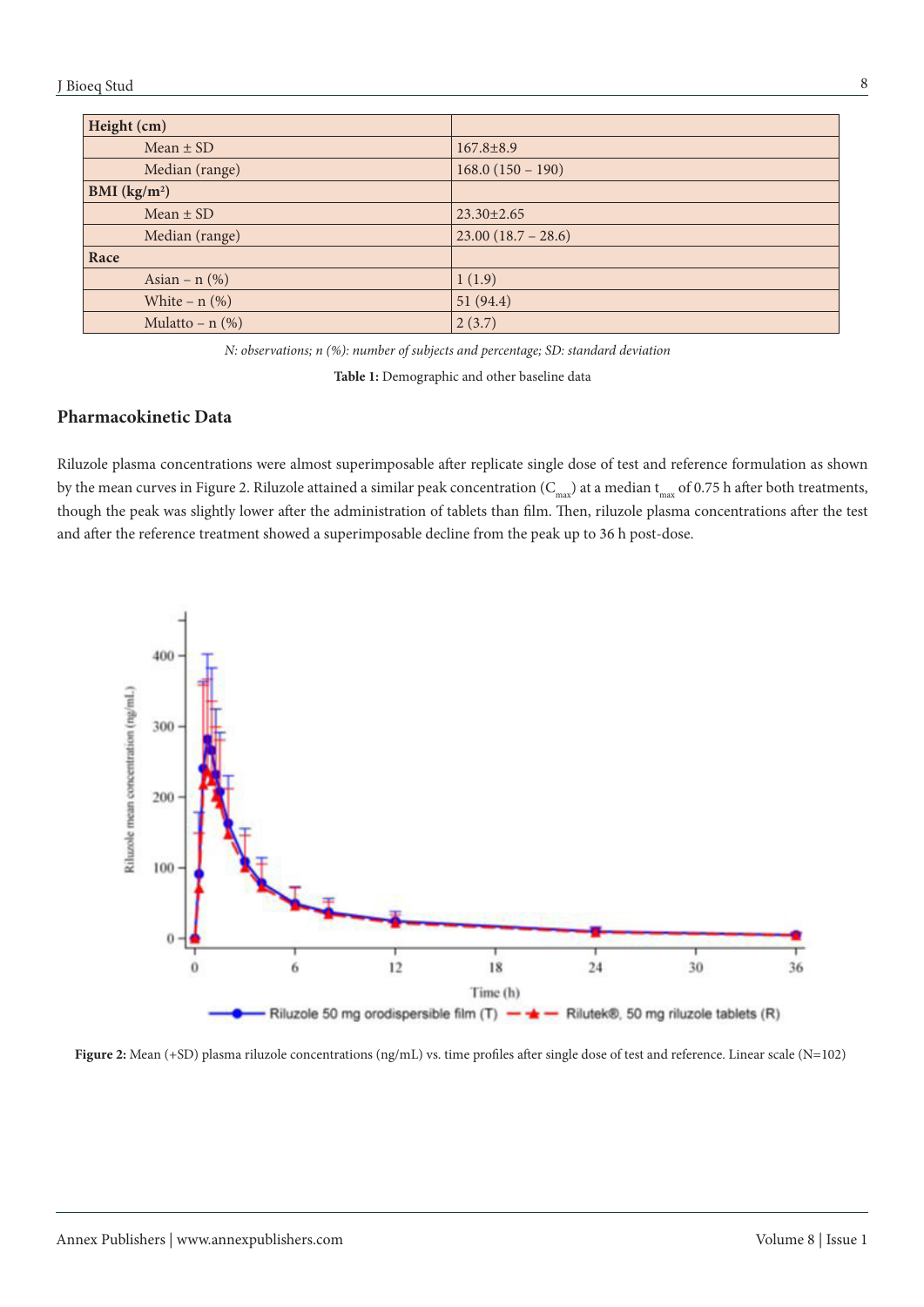Main pharmacokinetic parameters of plasma riluzole are presented in Table 2.

On average, riluzole plasma concentrations showed similar AUC after replicate single dose of test and reference formulation, though both  $\text{AUC}_{0-t}$  and  $\text{AUC}_{0-\infty}$  were on average slightly lower after single dose of the reference.

| <b>Treatment</b> | max                 | max | $AUC_{0-t}$                                         | $AUC_{0-\infty}$                                     | $\text{AUC}_{\text{extra}}$ | 1/2                |
|------------------|---------------------|-----|-----------------------------------------------------|------------------------------------------------------|-----------------------------|--------------------|
|                  | (ng/mL)             | (h) | $(h*ng/mL)$                                         | $(h*ng/mL)$                                          | (% )                        | (h)                |
| Film             | $315.62 \pm 124.95$ |     |                                                     | $0.75(0.25-2.00)$   1263.40±571.58   1348.31±630.80* | $5.42 \pm 2.25$             | $10.22 \pm 1.66^*$ |
| <b>Tablet</b>    | $278.81 \pm 123.32$ |     | $0.75(0.25-4.00)$   1135.98±514.98   1207.79±566.13 |                                                      | $5.45 \pm 2.11$             | $10.22 \pm 1.48$   |

*\**: N=101; mean±SD is reported except for  $t_{\text{max}}$  for which median (range) is shown

**Table 2:** Pharmacokinetic parameters of plasma riluzole measured and calculated after replicate single dose of test and reference formulation (N=102)

The outcome of the statistical comparisons of the riluzole PK parameters between test and reference formulation is summarised in Table 3. The bioequivalence of the tested treatments was proven both in terms of  $C_{max}$  and AUC of plasma riluzole whose CIs were included in the 80.00-125.00% acceptance interval.

| Comparison<br>Parameter |                        | PE(%)     | $90\%$ CIs $(\% )$ |  |
|-------------------------|------------------------|-----------|--------------------|--|
| Film vs. tablet         | $\overline{AUC}_{0-t}$ | 111.82    | $108.25 - 115.50$  |  |
|                         | $AUC_{0-\infty}$       | $111.83*$ | $108.19 - 115.29*$ |  |
|                         | max                    | 117.05    | 110.43-124.06      |  |

*\*: N=101;* 

**Table 3:** Outcome of the statistical comparisons between test and reference formulation on C<sub>max</sub>, AUC<sub>0∞</sub> and AUC<sub>0</sub>⋅of plasma riluzole. The point estimate (PE) and the 90% CIs are shown (N=102)

## **Film Dissolution Time**

At the 1<sup>st</sup> dosing of the film, the median time of dissolution was 2.63 min with a range of 0.7-5.7 min, while, at the 2<sup>nd</sup> dosing, it dissolved in a median time of 2.45 min with a range of 0.8-5.1 min. No film was accidentally swallowed within 5 min of dosing, but one subject accidentally swallowed a part of the film 20 sec after dosing. The occurrence was reported as a minor protocol deviation.

## **Palatability**

Contingency table of palatability evaluation by the subjects is presented in Table 4.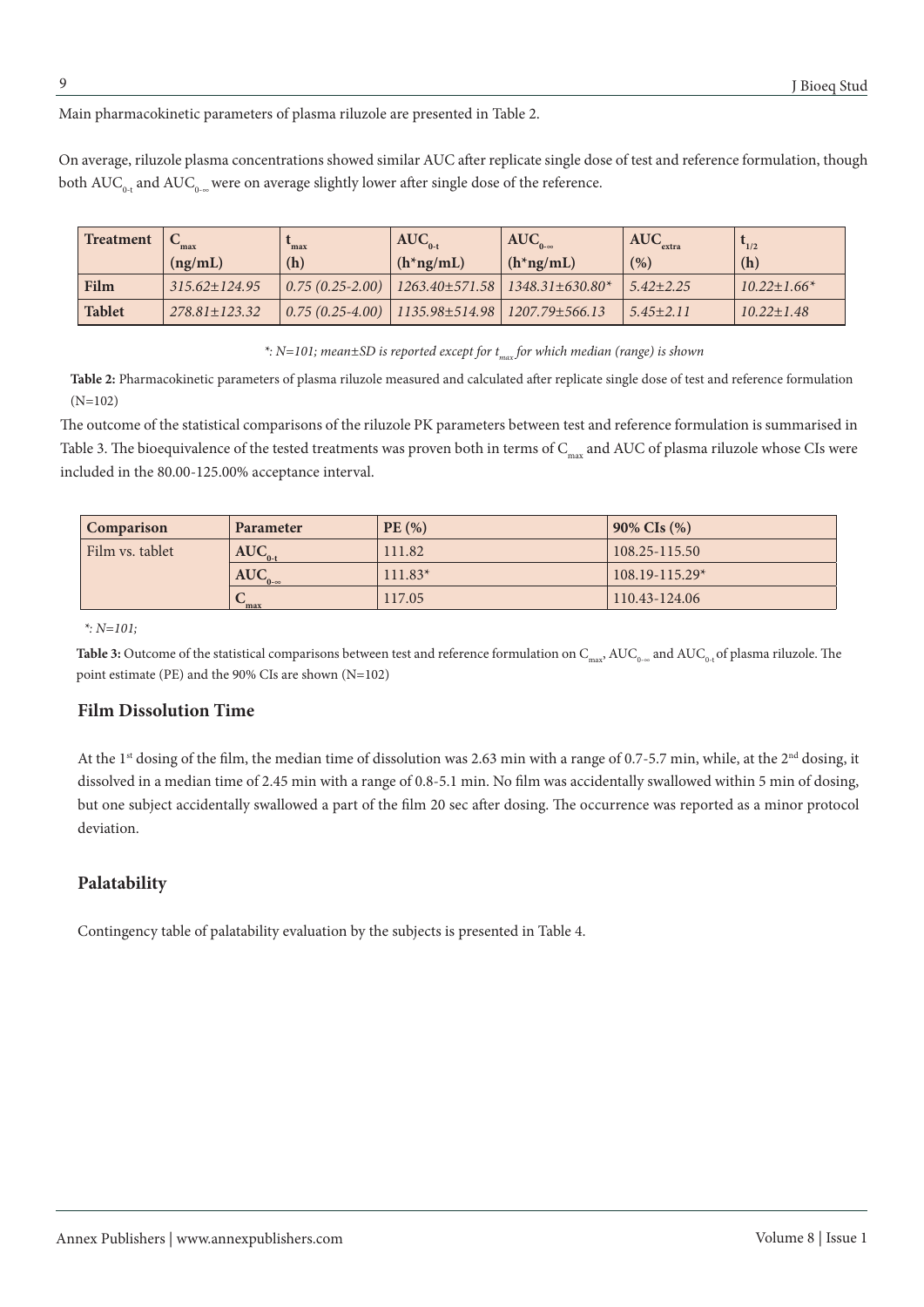|                             | <b>Safety Set</b>              |                                |  |
|-----------------------------|--------------------------------|--------------------------------|--|
| <b>Palatability score</b>   | orodispersible film            | orodispersible film            |  |
|                             | 1 <sup>st</sup> administration | 2 <sup>nd</sup> administration |  |
|                             | $N=52$                         | $N=51$                         |  |
| $\vert 0$ - very unpleasant | 0(0.0)                         | 0(0.0)                         |  |
| $\vert$ 1 - unpleasant      | 1(1.9)                         | 2(3.9)                         |  |
| $ 2$ - acceptable           | 15(28.8)                       | 14(27.5)                       |  |
| $3 - good$                  | 31(59.6)                       | 28(54.9)                       |  |
| $ 4 - very good$            | 5(9.6)                         | 7(13.7)                        |  |

*N: observations; number and percentage of subjects are shown*

**Table 4:** Contingency tables of palatability - Safety set

The majority of subjects evaluated the film palatability as good at both administrations, namely 59.6% at the 1<sup>st</sup> dosing and 54.9% at the 2<sup>nd</sup> dosing. The second most frequently chosen evaluation was acceptable at a frequency of 28.8% after the 1<sup>st</sup> dosing and 27.5% after the 2<sup>nd</sup> dosing. The palatability was evaluated as unpleasant at a very low frequency, namely 1.9% after the 1<sup>st</sup> dosing and 3.9% after the 2nd dosing.

### **Safety Data**

The frequency of the adverse events is reported in **Table 5**.

| Film<br><b>MedDRA</b> description                        |              |                  | <b>Tablet</b>  |                 |  |
|----------------------------------------------------------|--------------|------------------|----------------|-----------------|--|
| <b>SOC</b> and PT term                                   | $N=52$       |                  |                | $N=53$          |  |
|                                                          | <b>AEs</b>   | Subjects         | <b>AEs</b>     | <b>Subjects</b> |  |
|                                                          | $\mathbf n$  | $\mathbf{n}(\%)$ | $\mathbf n$    | $n$ (%)         |  |
| Total number of AEs and of subjects with at least one AE | 122          | 52 (100)         | 19             | 14(26.4)        |  |
| <b>Gastrointestinal disorders</b>                        |              | 52(100)          | $\overline{3}$ | 2(3.8)          |  |
| Hypoaesthesia oral                                       | 102          | 52(100)          | $\Omega$       | $\Omega$        |  |
| Dyspepsia                                                | 1            | 1(1.9)           | $\mathbf{1}$   | 1(1.9)          |  |
| Nausea                                                   | 1            | 1(1.9)           | $\mathbf{1}$   | 1(1.9)          |  |
| Vomiting                                                 | $\mathbf{1}$ | 1(1.9)           | $\mathbf{1}$   | 1(1.9)          |  |
| Nervous system disorders                                 |              | 12(23.1)         | 15             | 14(26.4)        |  |
| Headache                                                 | 15           | 11(21.2)         | 15             | 14(26.4)        |  |
| <b>Dizziness</b>                                         | $\mathbf{1}$ | 1(1.9)           | $\Omega$       | $\Omega$        |  |
| Presyncope                                               | 1            | 1(1.9)           | $\Omega$       | $\Omega$        |  |
| Musculoskeletal and connective tissue disorders          |              | $\bf{0}$         | $\mathbf{1}$   | 1(1.9)          |  |
| Neck pain                                                |              | $\Omega$         | 1              | 1(1.9)          |  |

*MedDRA version 24.0*

**Table 5:** Number of subjects reporting and number of reported adverse events by treatment, system organ class (SOC) and preferred term (PT) (Safety set)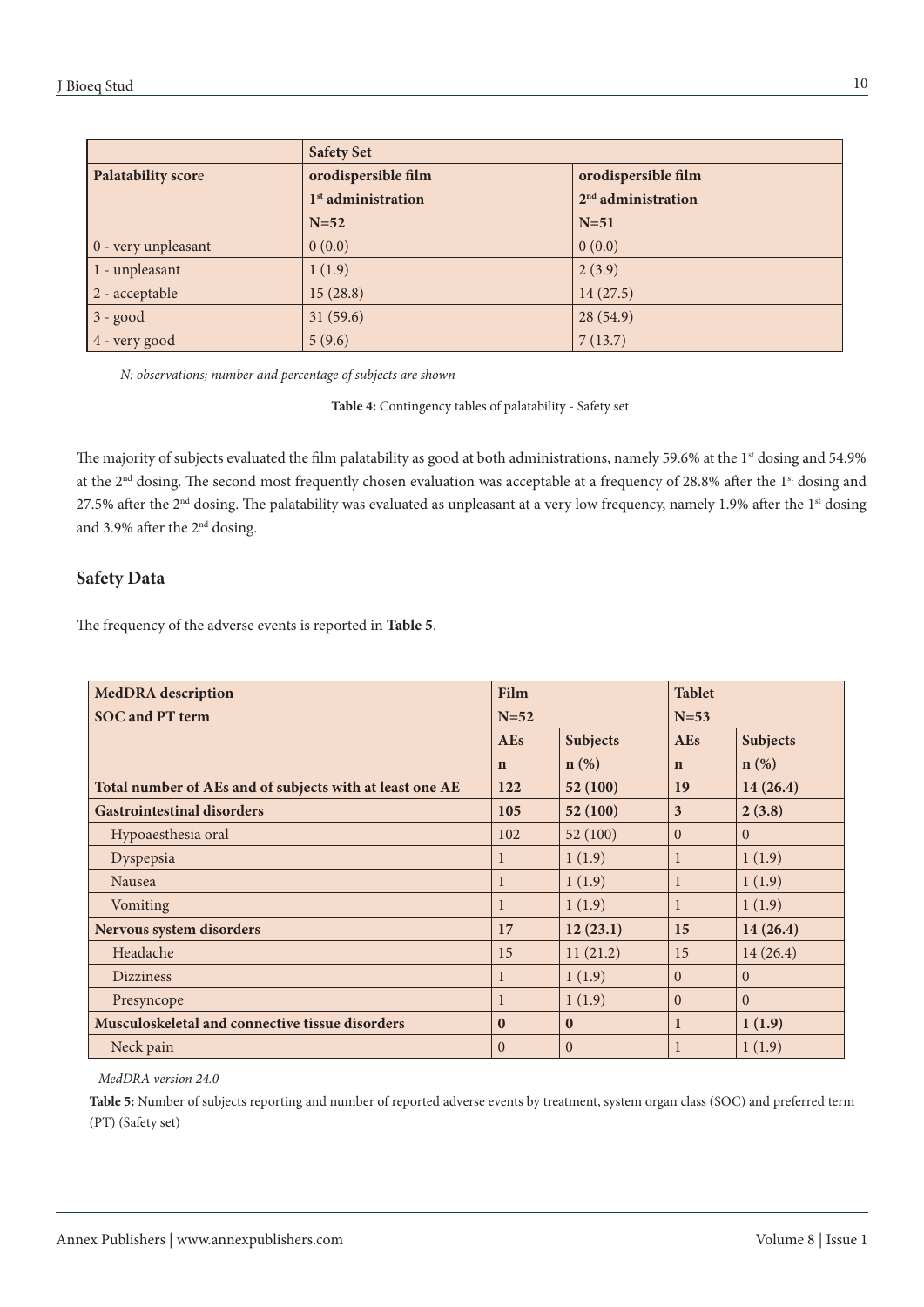All 53 treated subjects (100%) experienced at least one adverse event and at least one treatment-related adverse event. The frequency of overall events was 100% with the orodispersible film and 26.4% with the tablet. Overall, 141 events occurred in the study, the investigator judged 133 of which as related to the treatment.

The most frequently reported event was oral hypaesthesia (verbatim: feeling of oral hypaesthesia), which occurred with the film only, and was of mild intensity and transient. The second most frequent event was headache which occurred at a similar frequency after tablet and film administration. All events resolved spontaneously. No relevant effects of the study treatment on blood pressure, heart rate, body weight, mouth conditions or laboratory parameters were observed.

No serious adverse event occurred during the study. No subject discontinued the study due to safety reasons.

# **Discussion**

The present study demonstrated the bioequivalence of the novel riluzole orodispersible film vs. the reference tablet formulation in 51 healthy male and female subjects who received replicate single doses of both formulations in 4 consecutive periods separated by actual wash-out intervals of 9-12 days.

The kinetic profiles of riluzole after replicate single dose of the two treatments were compared and were found to be similar in rate and extent of absorption. In compliance with the European guideline on bioequivalence studies, the test treatment fully satisfied the bioequivalence criteria as compared to the reference treatment, both when  $C_{\text{max}}$  and AUCs were compared using the acceptance reference interval 80.00-125.00%. Indeed, no widened acceptance interval was necessary because the within-subject variability of  $C_{\text{max}}$  after reference administration was not >30%; namely,  $CV_{\text{WR}}$ % was 27.9%, which did not confirm literature data about a high riluzole within-subject variability. Furthermore, the treatments did not differ significantly either in  $t_{av}$  or  $t_{av}$ .

The test treatment showed good tolerability similarly to the reference treatment. The transient episodes of mild oral hypaesthesia occurring after administration of the film are a known side effect: riluzole, in fact, has intrinsic anaesthetic properties due to partial blocking of sodium channels [17,18]. However, such untoward effect resolves spontaneously and rapidly and does not represent any critical safety concern with the therapeutic use of the riluzole film. With respect to the remaining reported adverse events, most headache episodes occurred with the film were mild in severity, whereas headache episodes with the tablet were mostly moderate in intensity.

Notably, no liver function test elevation was observed in the study, while 100-mg riluzole daily doses (50 mg twice daily) are associated with increased rates of alanine aminotransferase (3), although the present study tested four single doses.

About one-third of ALS patients show a bulbar onset with dysphagia and dysarthria. Yet, independent of the clinical onset, dysphagia emerges in more than 80% of patients during the advanced phases of the disease [14,19,20]. Taking into account this premise, medications available only in solid dosage forms do not represent an optimal approach to the patient's treatment and care, because the inability to swallow a tablet may result in poor treatment adherence and early treatment discontinuation [12,14]. Literature studies reported that riluzole tablets have been often crushed and dispensed with food to avoid the difficulty in swallowing the solid dosage from [14,19]. No data are available to attest that the efficacy and safety of crushed riluzole tablets can be assumed the same as intact tablets. Furthermore, dysphagic ALS patients can suffer from a larynx sensory deficit which increases the risk of involuntary aspiration of the buccal content. Under these conditions, the practice of crushing riluzole tablets could impairs the swallowing ability [14,19]. In addition, when crushed riluzole tablets are dispersed in food, the conditions of larynx sensory deficit could prolong the potential anesthetic effect of riluzole, also considering that ALS patients need longer to complete a meal [19]. Starting from 2015, a riluzole oral suspension has been available to ALS patients [14,19,21,22]. The introduction of the oral suspension improved the administration mode of riluzole and the compliance of ALS patients with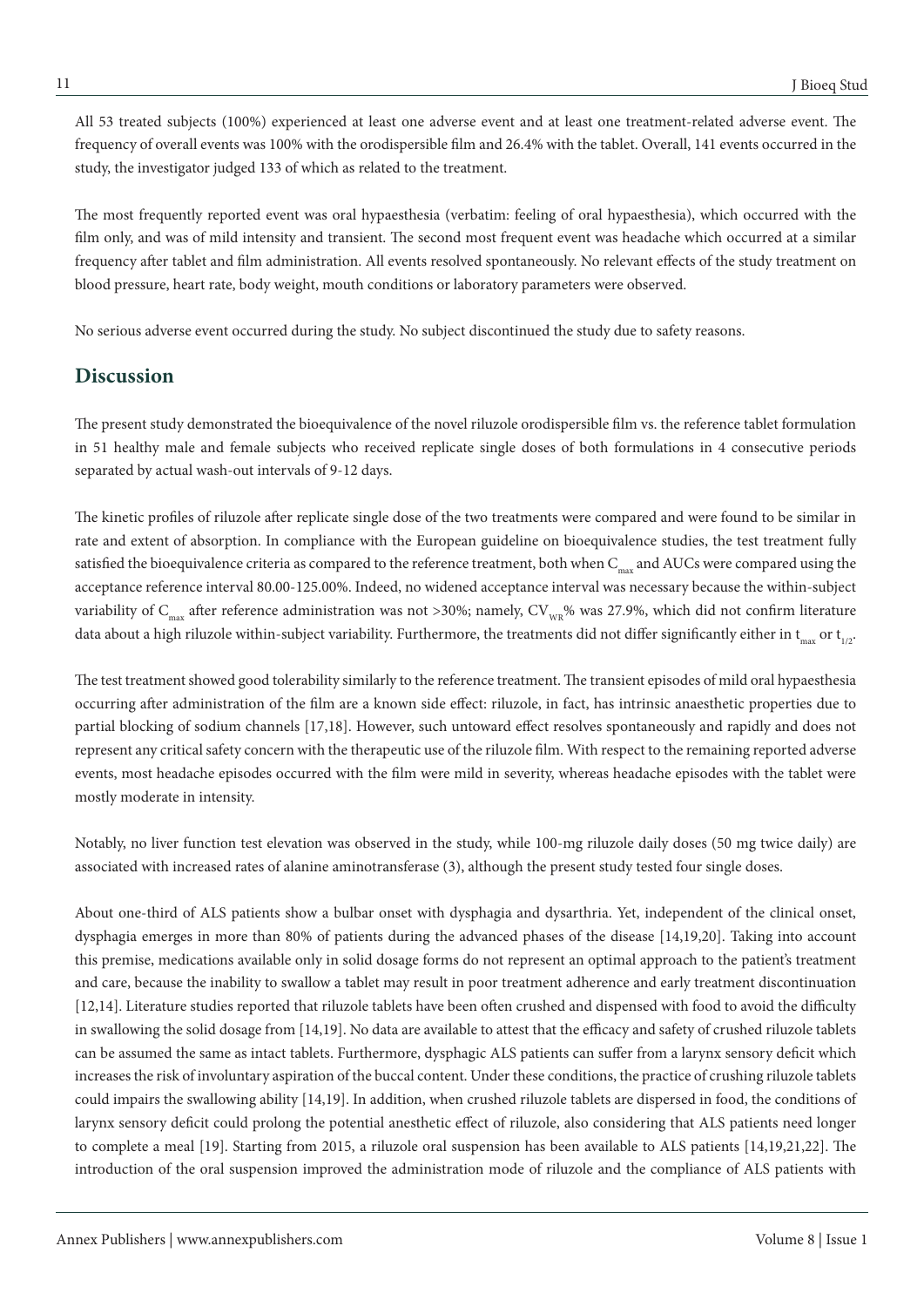dysphagia since it allowed avoiding crushing tablets and dispersing them in food, practices that are not in line with a safe and effective use of riluzole [14, 19]. However, the oral suspension did not prove to be bioequivalent to riluzole tablets differently from the novel riluzole orodispersible film which proved to be fully bioequivalent to the 50 mg riluzole tablets in the present study. In fact, the bioequivalence study of the oral suspension showed an equivalent extent of exposure to riluzole, with a ratio of 106.84% and a 90% confidence interval 96.98-117.71% matching the bioequivalence acceptance interval 80-125.00%, whereas the two formulations were not bioequivalent in terms of rate of absorption with a ratio 122.32% and 90% confidence interval 103.28-144.88%, which did not match the acceptance interval 80.00-125.00% [21]. With the oral suspension, riluzole  $C_{\text{max}}$  is approximately 20% higher than with the 50 mg tablet [21], whereas  $C_{\text{max}}$  was fully bioequivalent in the present study between the novel orodispersible film and the reference tablet with a ratio of 117.05% and a 90% confidence interval 110.43-124.06%, matching the acceptance interval 80.00- 125.00%. The novel orodispersible film not only proved to be fully bioequivalent to the reference tablet, when compared to the oral suspension, but also showed a good palatability, differently from the oral suspension, whose palatability was recently studied [23]. Indeed, film palatability has been recognized as a crucial property in the recent literature [16]. In detail, the flavour of riluzole oral suspension was rated as unpleasant by 53.8% of the treated patients and strongly unpleasant by the majority of them [23]. Also, the oral suspension consistency was rated negatively, as the 19.2% of patients found it as unpleasant [23]. On the contrary, the palatability of the film was evaluated as good by the 55-60% of the subject and as acceptable by another 28-29%. No subject defined the film as very unpleasant. Considering that the film dimensions are 32.0x22.0 mm with an irrelevant height and that it dissolves in approximately 2.5 min, any effect of the film consistency can be considered as negligible. Palatability, physical dosage form and dissolution time of the test novel orodispersible films, in addition to the proven bioequivalence to the reference tablets, are expected to improve the safety of and increase the compliance and adherence to treatment with riluzole also considering, as reported from the recent literature [12], that the adherence to the treatment with riluzole tablets and oral suspension is reported as low by 55.6% and 44.4% of the patients, respectively [23].

# **Conclusions**

The newly developed 50 mg riluzole formulation incorporating the substance into a proprietary polymer-based orodispersible film matrix proved to be bioequivalent to a reference 50 mg tablet, in both rate ( $C_{\text{max}}$ ) and extent (AUC) of systemic absorption of riluzole measured in healthy male and female subjects in a replicate 4-period cross-over study. In addition, no significant difference between treatments was found either in riluzole  $t_{max}$  or  $t_{1/2}$ . The test treatment showed a safety profile similar to the reference treatment.

On the basis of the physical and pharmaceutical properties of the novel film and taking advantage from the proven good palatability and quick dissolution time, the test formulation is expected to fill an important medical need in patients with ALS thanks to a more user-friendly and comfortable conformation.

# **Author Contributions**

The Sponsor, Zambon S.p.A., reviewed and approved the study design. M.M.R. reviewed and approved the study design, was responsible for the clinical activities and collected the data, A.S. and A.G. performed the analyses of pharmacokinetic and safety data and A.G. was responsible for the activities of data management and biometry, C.B. was responsible for the bioanalysis of riluzole, I.M. and C.C. reviewed and approved the design of the study and the draft manuscript and A.F.D.D. wrote the clinical study protocol, the clinical trial report and drafted the manuscript. All authors read and approved the manuscript.

# **Acknowledgements**

Zambon S.p.A., Italy, gave the financial support to the project. The relationships between the Sponsor, Zambon S.p.A., and CROSS Research S.A. and Accelera S.r.l. were regulated by financial agreements.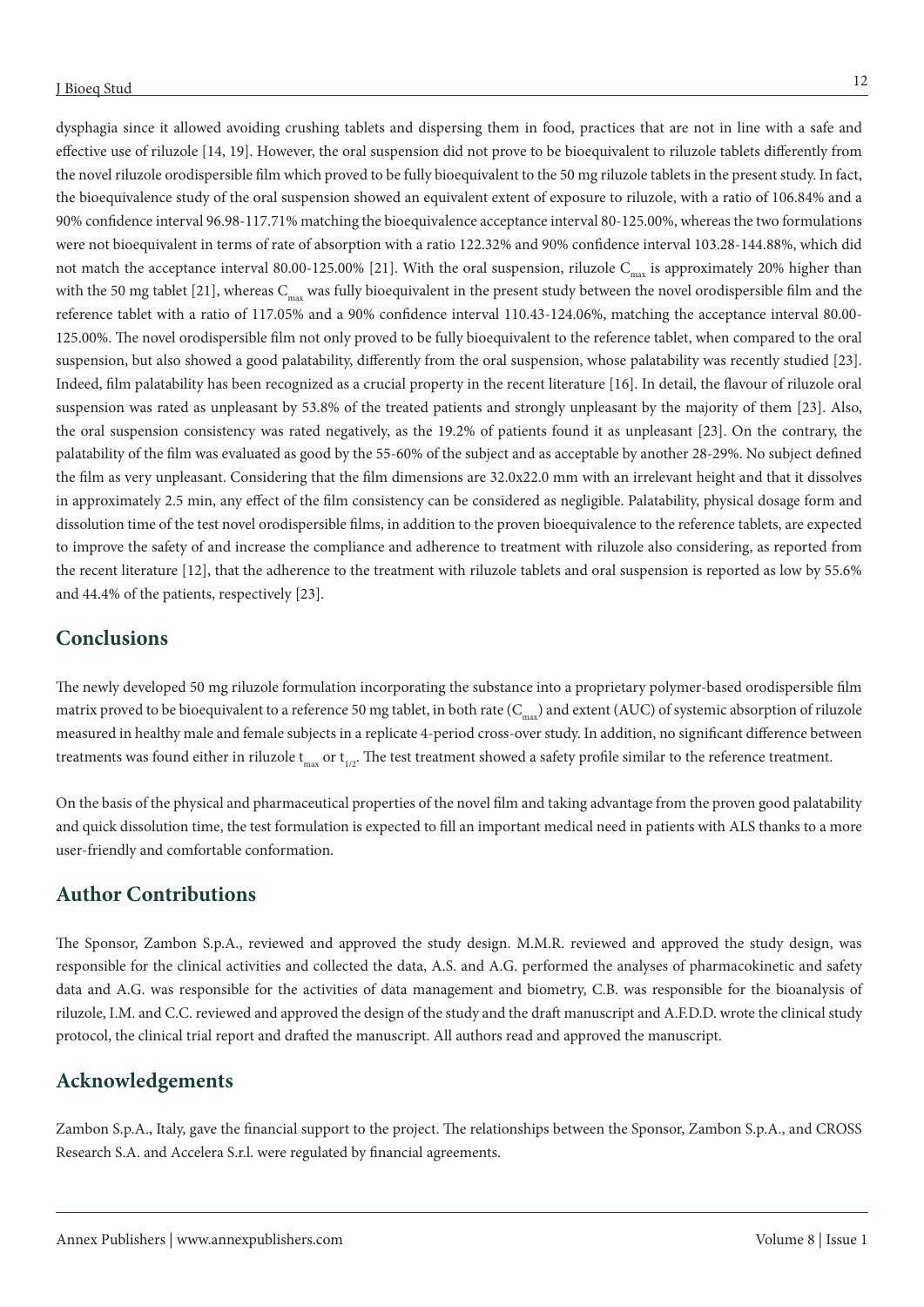# **Disclosure Of Conflicts Ofof Interest**

All the authors had potential conflicts of interest.

## **References**

1. Masrori P, Van Damme P (2020) Amyotrophic lateral sclerosis: a clinical review. European journal of neurology 27: 1918-29.

2. Bensimon G, Lacomblez L, Meininger V, and the ALS/Riluzole Study Group (1994) A controlled trial of riluzole in amyotrophic lateral sclerosis. N Engl J Med 330: 585-91.

3. Riluzole raises hopes and doubts in amyotrophic lateral sclerosis (1994) Drugs Ther. Perspect 3:6-7.

4. Chen J (2020) Overview of current and emerging therapies for amyotrophic lateral sclerosis. Am J Manag Care 26: S191-S197.

5. Schultz J (2018) Disease-modifying treatment of amyotrophic lateral sclerosis. Am J Manag Care 24:S327-S335.

6. Lacomblez L, Bensimon G, Leigh PN, Guillet P, Meininger V (1996) Dose-ranging study of riluzole in amyotrophic lateral sclerosis. Amyotrophic later sclerosis/Riluzole Study Group II. Lancet 347:1425-31.

7. Andrews J, Jackson C, Heiman-Patterson T, Bettica P, Rix Brooks B, Pioro E (2020) Real-world evidence of riluzole effectiveness in treating amyotrophic lateral sclerosis. Amyotrophic Lateral Sclerosis and Frontotemporal Degeneration 21: 509-18.

8. Fang T, Al Khleifat A, Meurgey J, Jones A, Leigh P, Bensimon G, Al-Chalabi A (2018) Stage at which riluzole treatment prolongs survival in patients with amyotrophic lateral sclerosis: a retrospective analysis of data from a dose-ranging study. The Lancet Neurology 17:416-22.

9. Hinchcliffe M, Smith A (2017) Riluzole: real-world evidence supports significant extension of median survival times in patients with amyotrophic lateral sclerosis. Degener Neurol Neuromuscul Dis 7:61-70.

10. Bucchia M, Ramirez A, Parente V, Simone C, Nizzardo M, Magri F, Dametti S, Corti S (2015) Therapeutic development in amyotrophic lateral sclerosis. Clin Ther 37: 668-80.

11. Orsini M, Oliveira AB, Nascimento OJ, Reis CH, Leite MA, de Souza JA, Pupe C, de Souza OG, Bastos VH, de Freitas MR, Teixeira S, Bruno C, Davidovich E and B Smidt (2015) Amyotrophic Lateral Sclerosis: New Perspectives and Update. Neurol Int 7:5885.

12. Ekpa E, Asuquo U, Elijah A, Ime S, Ini U (2020) The oral film delivery-Application of nanotechnology and potential in medication adherence. GSC Biological and Pharmaceutical Sciences 11: 34-51.

13. Wong W (2020) The role of managed care professionals in improving care for patients with ALS. Am J Manag Care 26: S198-S205.

14. Saitoh Y, Takahashi Y (2020) Riluzole for the treatment of amyotrophic lateral sclerosis. Neurodegenerative Disease Management 10:343-55.

15. Page S, Khan T, Kühl P, Schwach G, Storch K, Chokshi H (2022) Patient centricity driving formulation innovation: improvements in patient care facilitated by novel therapeutics and drug delivery technologies. Annual review of pharmacology and toxicology